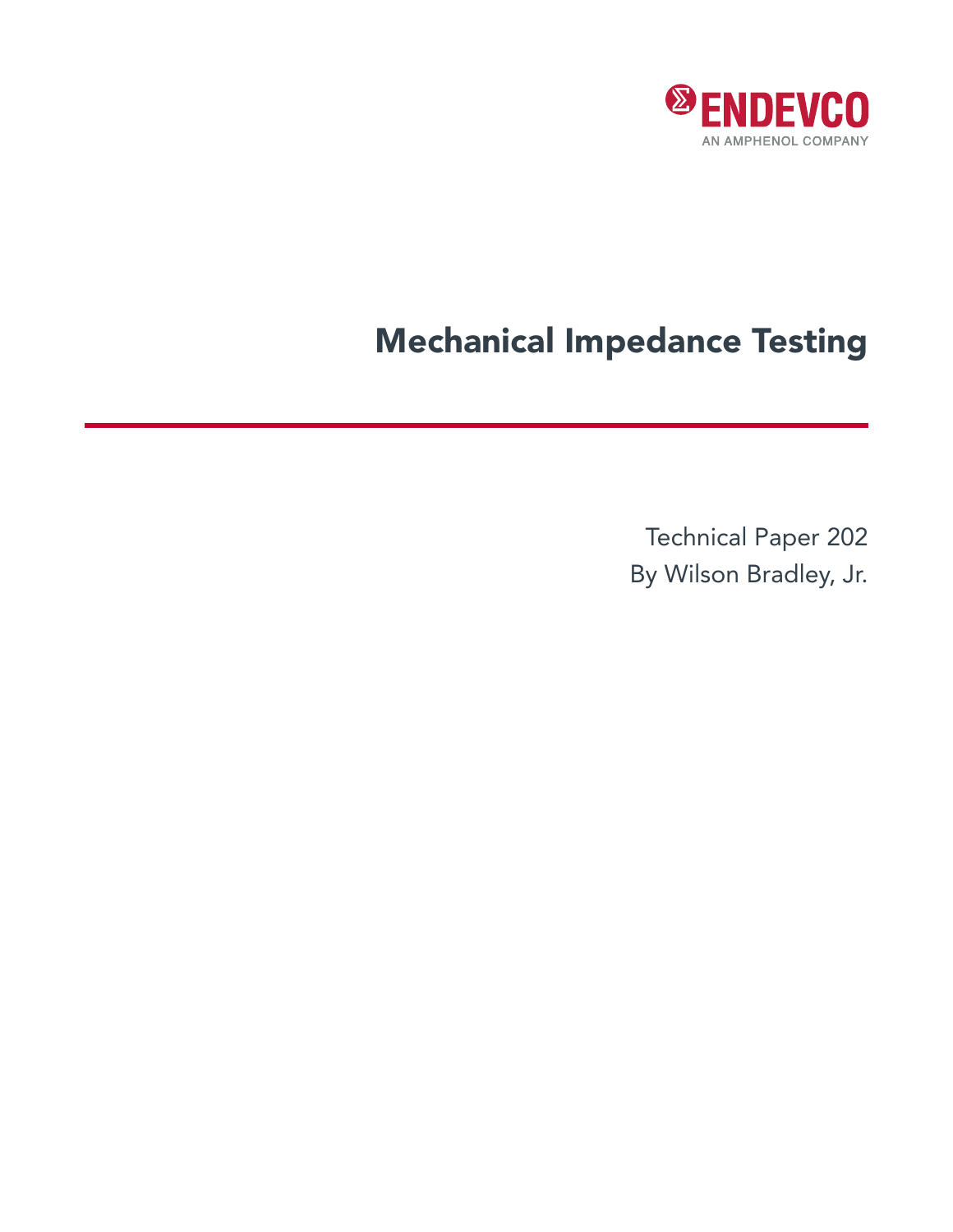

## ·MECHANICAL IMPEDANCE TESTING

By Wilson Bradley, Jr., Endevco Corporation

## INTRODUCTION

Mechanical imoedance at a point on an object is the ratio of the applied sinusoidal force required to achieve a specified motion response at that point. Laboratory vibration testing of an object usually assumes that the vibration environment is defined when the displacement or acceleration spactrum versus frequency of the environment at its mounting location is known. This is not often true. The object under test influences its own environment in a way which is dependent on the ratio of its mechanical impedance to the mechanical impedance of the driving or mounting structure at each frequency. Examples show extreme effects when mechanical impedances ore ignored.

Mechanical impedance data must then be known for both the driving structure and in some cases the object under test. Impedances of structures are readily measurable with small portable shakers and impedance measuring gages or equivalent that provide accurate force, acceleration, and phase measurement at each frequency of interest.

With impedance data and knowing the vibration level of the unloaded driving structure, the vibration environment is truly defined and performance can be predicted with improved reliability.

## MECHANICAL IMPEDANCE

Mechanical impedance  $(Z)$  at any one frequency  $(\omega)$  is defined by the following equations:

|        |                        | <b>DYNAMIC INSTRUMENT</b><br>ENDEVCO<br><b>DIVISION</b>                                      | вCм       | S. ARROYO PARKWAY, PASADENA, CALIF, 91109, PHONE (213) 795-027 |     |                           |
|--------|------------------------|----------------------------------------------------------------------------------------------|-----------|----------------------------------------------------------------|-----|---------------------------|
|        |                        |                                                                                              |           |                                                                |     | Page 1 of 10<br>Rev. 1/64 |
|        |                        |                                                                                              | or        | $=$                                                            | (3) |                           |
|        | $\ddot{x}$<br>$\omega$ | $=$ sinusoidal acceleration<br>= radial frequency $(2\pi f)$<br>$=$ driving sinusoidal force | <b>or</b> | $\times \omega$                                                | (2) |                           |
| Where: | $\dot{x}$              | $x =$ sinusoidal displacement<br>$=$ sinusoidal velocity                                     |           | Ŷ.                                                             | (1) |                           |
|        |                        |                                                                                              |           |                                                                |     |                           |

AKRON, OHIO • BOSTOW, MASSACHUSETTS • CHICAGO, ILLINOIS • DALLAS, TEXAS • PALO ALTO. CALIFORNIA • PHILADELPHIA, PENNSYLVANIA • WASHINGTON, D.C. • WEST PALM BEACH, FLORIDA<br>AUSTRALIA • BELGIUM • CANADA • DENMARK • ENGLAND •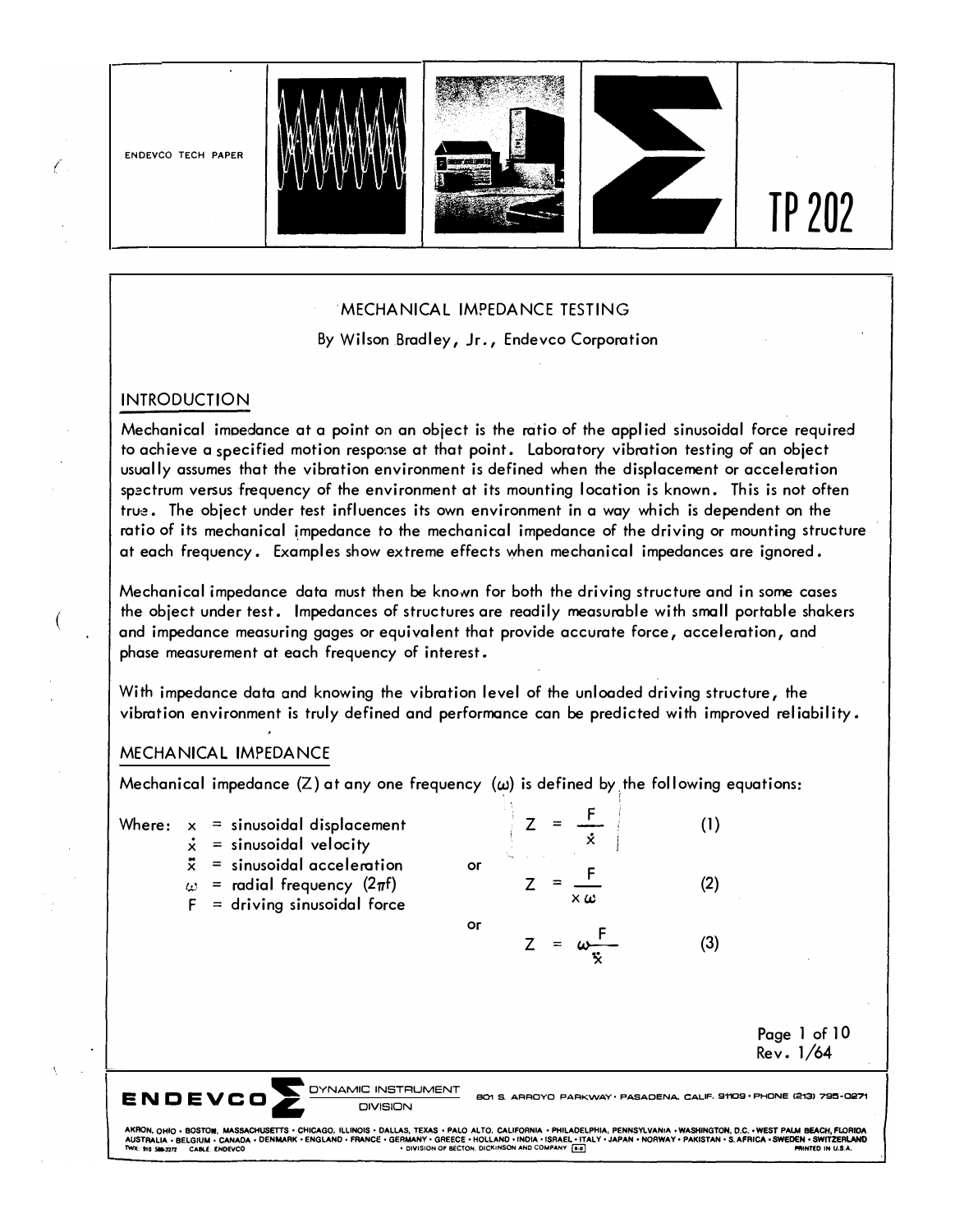As indicated by Equation (1), impedance is the magnitude of the force F applied to a single point of a structure divided by the velocity  $(x)$  which results from the applied force. All terms are vectors and the phase angle  $\cancel{\phi}$  between the applied force and resultant velocity must also be known to completely define the impedance of that specific point in the structure.

€

 $\epsilon$ 

The fact that mechanical impedance of almost any object is frequency dependent is illustrated in Figure 1. Curve (a) describes the point impedance of an idealized mass which increases in impedance with increasing frequency. Curve (b) describes an idealized viscous dash pot or damper. Curve (c) describes an idealized spring which decreases in impedance with frequency. The fact that all structures are complex combinations of these three idealized components leads to typical point impedance graphs as shown in Figure 2. It is these wide variations of more than 100 to 1 in impedance values that make it necessary to consider the effect of structural impedances on shock and vibration reliability.

The following examples illustrate the importance of impedance data:

Example 1. Consider the problem of mounting rotating equipment such as turbines, motors, or generators to the structural frame of a building, ship, aircraft, or missile. The rotating device, no matter how accurately balanced, will produce at its mounts a small vibratory force (F) at a frequency corresponding to its rotating frequency  $(f_r)$ . Let the mechanical impedance of the building frame be as shown in Figure 2. It is shown expanded at the frequency of interest in Figure 3. The exact forcing frequency (f<sub>r</sub>) could be anywhere but consider two possibilities at f<sub>a</sub> and f<sub>b</sub>. If f<sub>r</sub> corresponds to  $f_{\alpha}$ , a small amount of vibrating motion will result because

$$
\dot{x}_{\alpha} = \frac{F}{Z_{\alpha}}
$$

while a rotating frequency corresponding to  $f<sub>b</sub>$  will cause motion 100 times larger that may result in

- 1) failure of the structure,
- 2) excessive structureborne, airborne, or waterborne noise.

For best results, then, it is necessary to know the following:

- a) The unbalance forces at  $f_r$  and any secondary frequencies.
- b) The impedance of the structure (with equipment mounted) in the region of these frequencies.

Page  $2$  of  $10$  $Rev. 1/64$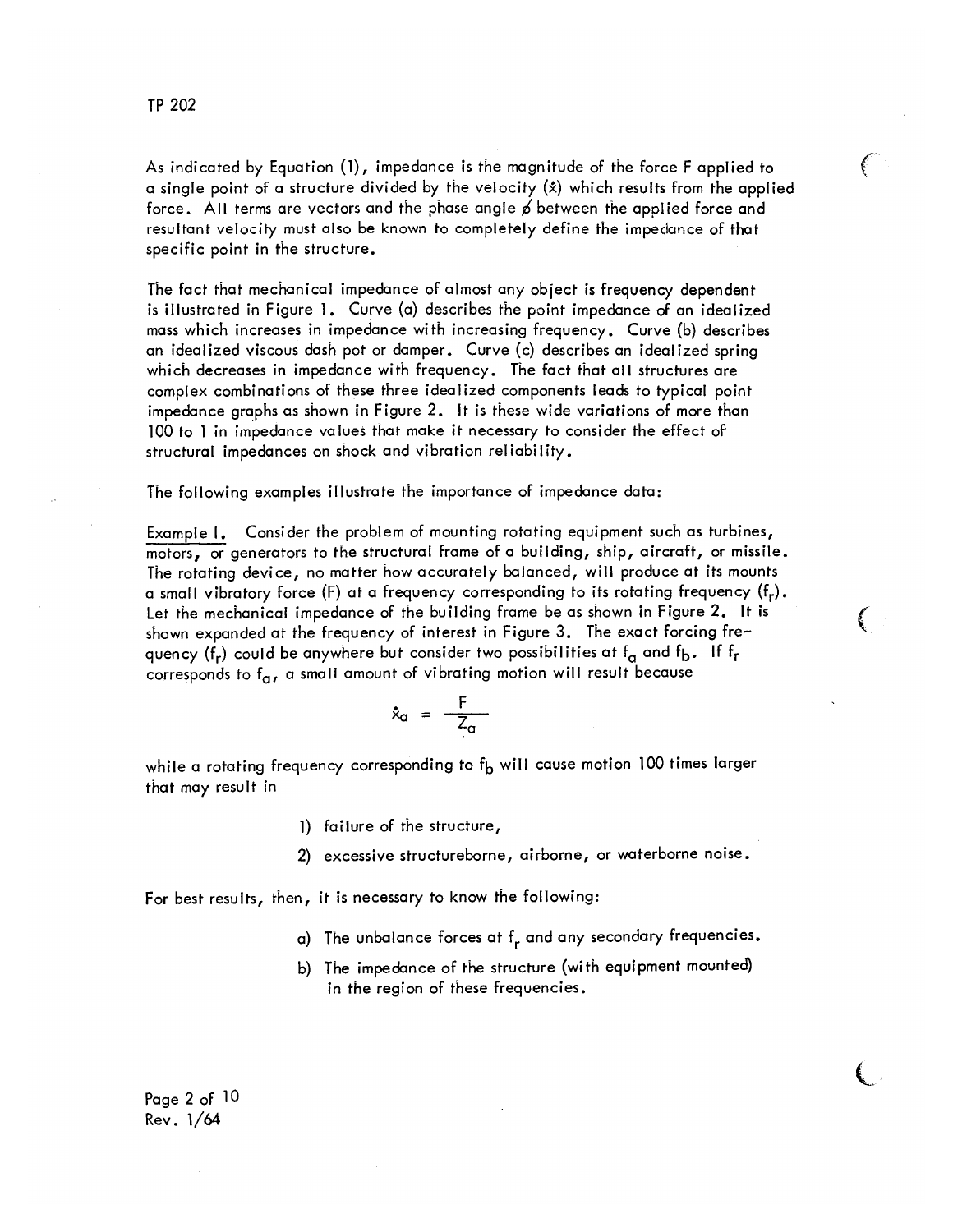- c) Resultant motion calculations using (a) and (b) above determine whether performance is acceptable. If not acceptable, then the following opportunities are still available:
	- 1. Vibratory forces can be reduced by better balancing.
	- 2. Structural impedances can be raised at critical frequencies by stiffening, damping, et cetera.
	- 3. An isolation mount can be placed between the rotating equipment and structure to change the impedance of the system.

Example II. Consider the problem of design and reliability testing of electronic equipment that must be carried in a missile whose idealized vibration characteristics (Fig. 4a) have been predicted, based upon (1) engine vibration characteristics, (2) structural resonances, and (3) aerodynamic and acoustic excitation. The environmental test (Fig. 4b) derived for the electronic equipment to be mounted in the missile usually conservatively blankets the peak values in the predicted environment. At this point the tacit assumption has been made that the structural impedance is many times higher than the mechanical impedance of the equipment. This assumption can lead to over-testing by large factors because the structure at its predicted peak acceleration values is at resonance, which, by definition, cor– responds to very low impedance values (i.e., at resonance a structure requires almost no force to create large vibratory motions). Therefore, in many instances the equipment impedance exceeds the structural impedance at these frequencies, causing a drastic reduction in the peak vibratory motion (Fig. 4c) when it is mounted in place by a factor related to the ratio of the equipment impedance  $(Z_e)$  to structural impedance  $(Z_c)$  as shown below:

$$
\dot{x} = -\frac{F}{Z_s} \tag{4}
$$

$$
\dot{x}_1 = \frac{F}{Z} \tag{5}
$$

$$
Z = Z_s + Z_e \tag{6}
$$

From  $(5)$  and  $(6)$ :

 $\epsilon$ 

 $\big($ 

$$
\dot{x}_1 = \frac{F}{Z_s + Z_e} \tag{7}
$$

(Note that  $Z = Z_s + Z_e$  is true in this case because the impedances are considered to be in parallel with each other. Series connected impedances such as shock iso– lators add in reciprocal; i.e.,  $\frac{1}{Z} = \frac{1}{Z_1} + \frac{1}{Z_2}$  .....  $\frac{1}{Z_n}$ 

> Page 3 of 10 Rev. 1/64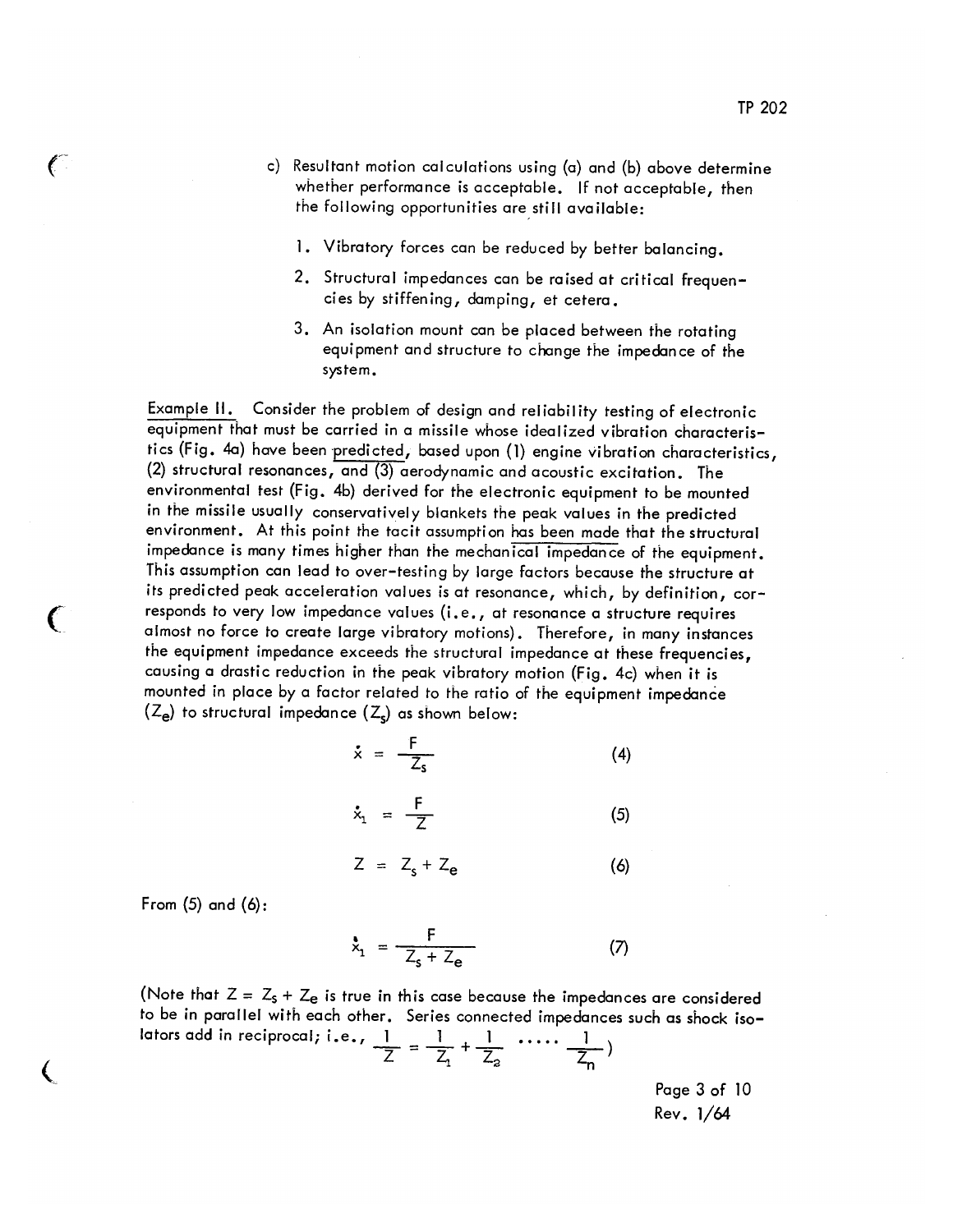TP 202

From  $(7)$  and  $(4)$ :

$$
\dot{x}_1 = \left( \frac{Z_s}{Z_e + Z_s} \right) \dot{x} \tag{8}
$$

If  $Z_e > Z_s$  then  $x_i < x$  $(9)$ 

where:

 $Z =$  combined impedance of  $Z_s$  and  $Z_e$  $F =$  predicted driving force  $x =$  velocity of vibration unloaded

 $\mathbf{\dot{x}}_1$  = velocity of vibration with equipment in place

Example III. Example II can lead to under-testing as well. Consider what happens when there exist vibratory forces  $(F_1)$  (such as from the engine) much larger than F in Example II at frequencies below the resonant point examined in that example. The addition of the impedance of the equipment to the structure usually lowers the resonant frequency point and may cause it to coincide with a frequency where the larger forces  $F_1$  exist.

Then:  $F_1 >> F$  and  $\bar{x}_1$  may greatly exceed  $\bar{x}$  causing an even more severe environment than that which was predicted ignoring impedance values and the effect of adding other impedances to the system.

## DIRECT MEASUREMENT METHODS

The increasing use of the concept of mechanical impedance of structures requires methods of determining the quantity. Analytical methods are available, but this discussion is limited to experimental methods in which the driving forces and the resultant motions may be measured directly.

At any point in a structure, rectilinear displacements are possible in any one of three mutually perpendicular axes. Thus, six values of mechanical impedance would have to be determined to specify completely the impedance at a given point: this would require an "impedance tensor," In most practical cases, however, the impedance in one direction, or occasionally two, is all that is needed. This discussion is confined to direct determination of impedance in one direction only, and will not go into the problem of combining impedances in different directions. This simplification is possible when the direction chosen is along an axis of symmetry.

Mechanical impedance values usually vary widely with frequency. Since the impedance may be of interest from a few cycles per second to 5000 cps, or higher, the values are most clearly expressed graphically, or in tabular form, showing all frequencies of interest.

Page 4 of 10  $1/64$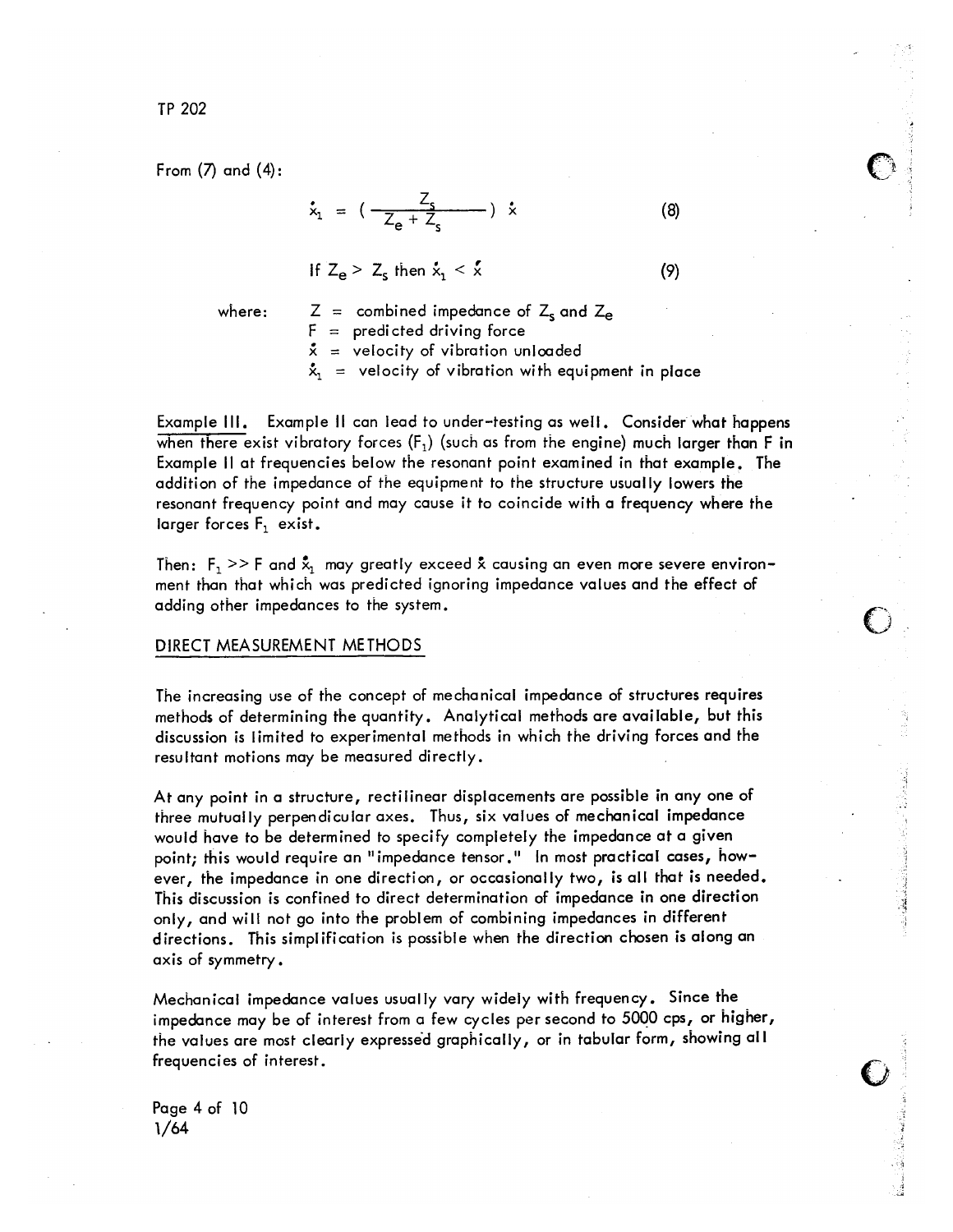The quantity Z is a complex quantity,  $Z = F_0/x$ , and requires for its specification either its real and imaginary parts, or its absolute value and phase angle. Hence, Z must be expressed either in the form "a +  $\mathsf{ib}$ " or in the form "Ael $\cancel{\hspace{-.1cm}\ell}$ ."

To determine mechanical impedance, Z, experimentally, measurements must be made for each frequency of interest. These measurements must include the motion at the point of application, the magnitude of the sinusoidal driving force at that same point, and the phase relation between the two. The following general requirements are thus necessary in order to measure mechanical impedance:

- Α. A source of vibratory force variable over the desired frequency range.
- Β. Method(s) of measuring the vibratory force applied to the specimen.
- $\mathsf{C}$ . Method(s) of measuring the resultant motion of the specimen due to the driving force.
- D. Method(s) of measuring the phase angle between velocity and force vectors.
- Ε. In place of B and C a single instrument to measure force and vibration.
- F. Method(s) for plotting and recording data versus frequency.

#### Α. **Force Generation**

The vibratory force required for a specific mechanical impedance test has definite upper and lower limits. It must not be so large as to damage the specimen or cause it to operate under non-linear conditions; but the force must be large enough to produce an accurately measurable motion. For example, assume that a mechanical impedance measurement is desired on a large structure at 500 cps. If the effective mass of the specimen at 500 cps is estimated at approximately 1000 pounds, then a minimum driving force of 100 pounds would be required to produce a measurable acceleration of 0.1 g (F =  $M_q$ ). In most cases, however, effective mass values are considerably smaller and vibratory forces in the range of 1 to 10 pounds are sufficient for mechanical impedance measurements.

The electrodynamic vibration generator, or shaker, is useful over a wide frequency range  $-$  from 5 cps to as high as  $10,000$  cps. When the shaker is used in a laboratory, it is usually mounted to a large mass which absorbs the reaction forces. If it is to be used in the field, where a massive mounting structure is impractical or impossible, a reaction mass is needed.

> Page 5 of 10 Rev. 1/64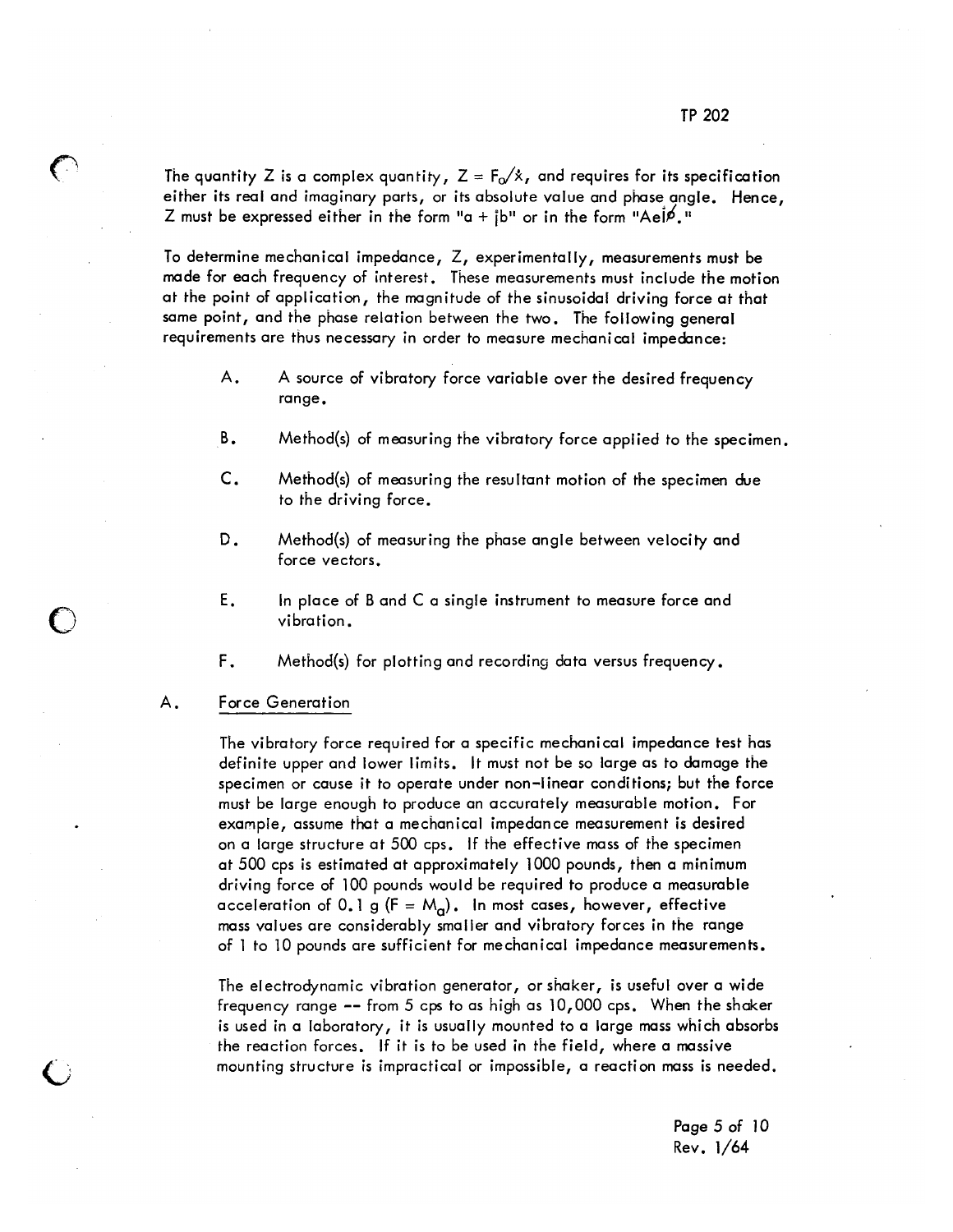This mass will raise the impedance of the shaker system so that greater testing forces are available. The vibration generator and reaction mass are usually suspended from cables at the desired angle for attaching to the specimen.

#### Β. Force Measurement

At low frequencies many sources of vibratory force permit direct calculation of force measurements, when it can be proven that the material between the force generator and the point of force application to the specimen is reacting as an ideal spring without damping and well below resonance. An eccentric mass vibration generator allows direct computation of the force input into the specimen, up to several hundred cps. Similarly the force input provided by an electrodynamic shaker can be determined by measuring driving current into the vibration generator's moving element. This measurement may be accurate up to at least 500 cps, providing that there is minimal material between the driving coil and the point of force application to the specimen.

In most instances, however, the forces are measured more accurately with separate instruments. A gage is placed between the vibration generator and the specimen under test, as closely as possible to the specimen. The end of the gage between sensing material and specimen must be stiff enough to transmit the applied force to the specimen without resonance (caused by the mass of the specimen and the spring constant of the end of the gage) occurring over the frequency range of interest.

A crystal force gage (Fig. 5) can be used, providing very high sensitivities and frequency response over the entire spectrum from 2 cps to 5000 cps. When large forces are encountered, lower sensitivity bonded strain gages can be used.

#### C. **Motion Measurement**

It is not necessary to measure the sinusoidal velocity directly. The impedance may be derived from measurements either of displacement or of acceleration. At low frequencies velocity and acceleration have very small values, so displacement is the most easily measured. Up to 100 cps displacement may be measured with a macroscope. A stroboscopic light will improve accuracy. In general, however, a seismic type of transducer utilizing potentiometer, differential transformer or capacitance bridge principles is used. Most of these transducers are suitable for use up to several hundred cps.

Page 6 of 10  $Rev. 1/64$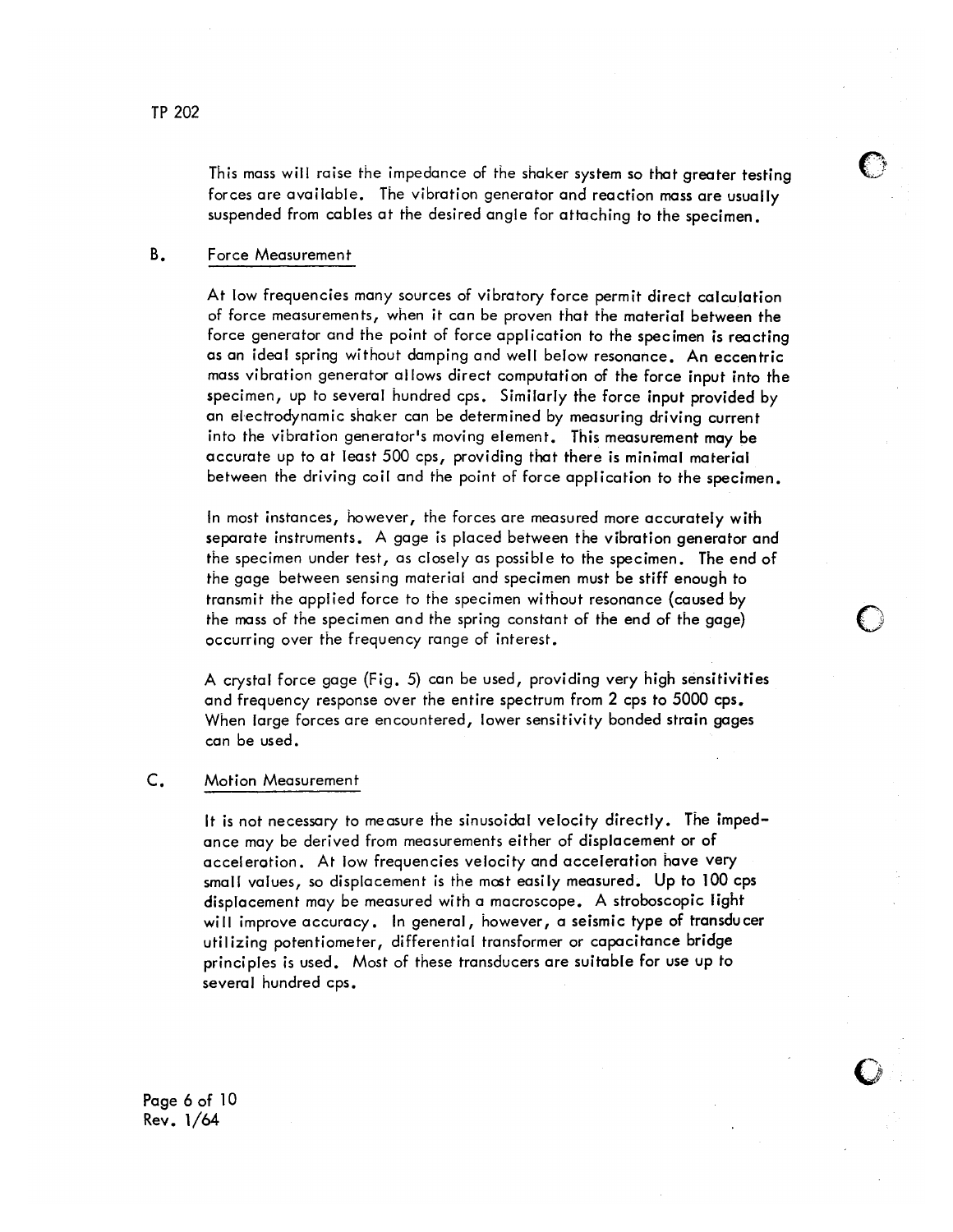Over a middle frequency range velocity may be measured directly with a "velocity pickup." This unit is a self-generating seismic transducer providing a voltage directly proportional to velocity. When point positioning is required, the size and weight of the unit may be a drawback. Accurate measurement by a velocity pickup is limited to an upper range of about  $1000$  cps.

Crystal type accelerometers measure motion effectively over the frequency range of 2 cps to 10,000 cps. Their small size makes it possible to place them in close juxtaposition with the force measuring instrument (Fig. 6). At high frequencies it is imperative to measure driving force and resultant acceleration at the same point to avoid the large errors introduced by decoupling between two separate points. The crystal type accelerometer has the further advantage of not using damping, and therefore not introducing phase shift. The other transducers mentioned above may be operated without damping or phase shift, but this limits the frequency range.

#### D. **Phase Measurement**

្រ

When a rotating eccentric source of vibratory force is used, phase measurements can be made very accurately by use of an interrupter actuated by the mechanical generator at a specific point in its cycle. This interruption can be transmitted to a recorder which monitors motion as well. indicating the phase relationship of the motion as compared to the forcing function.

For other systems the phase angle between the velocity and force vectors should be precisely measured with a phase meter. This measurement must be accurate within  $\pm$  1º when either real or imaginary components of the mechanical impedance are small. It is important to realize that in many instances true phase relationships can be lost unless the following precautions are observed:

- $\mathbf{I}$ Both transducers must have either zero phase shift or linear phase shift over the frequency range. Transducers free of damping are thus preferable. Damping designed to provide linear phase shift usually does so at only one temperature.
- $2)$ Both transducers must act effectively at the same point so that the impedance of the point is measured rather than the transfer impedance between two points.

Page 7 of 10 Rev. 1/64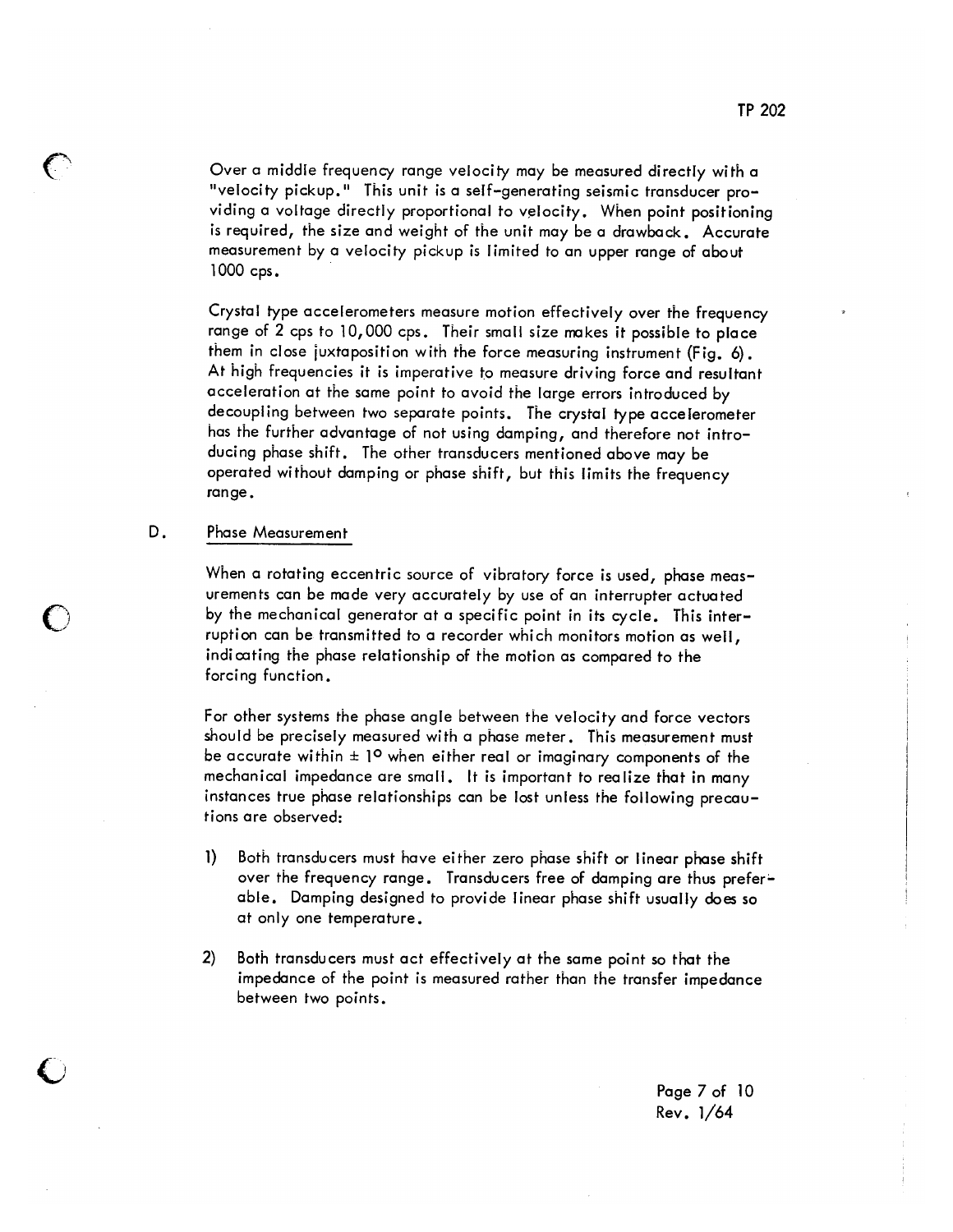3) When differentiation or integration to velocity must be made, it is important to preserve the true phase characteristics. This suggests the advantage of a graphical method in which only simple 90° phase corrections are required.

**E** 3

Many phase meters lose their accuracy when sinusoidal signals contain-4) ing noise or harmonic distortion are encountered. It may be necessary to select frequencies where simple harmonic motion exists, to use narrow band filtering, or to use special phase meters designed for this purpose.

#### Ε. Impedance "Heads"

An impedance head is a single instrument which contains both the force sensing and motion sensing transducers. It can have advantage over separate instrumentation:

- Theoretically both force and motion can be measured at the same point,  $\left| \cdot \right|$ eliminating motion decoupling and phase shift errors.
- $\mathbf{2}$ Provides smaller size and simpler mounting than separate instrumentation.

Figure 7 shows such an instrument schematically where both force and acceleration are measured and averaged over the same circle  $C_{F_{\mathcal{O}}}$  satisfying advantage 1) above. The mounting configuration is also shown with provision for mounting a small electrodynamic vibrator as an integral part of the system or separately suspending a larger force generator. Figure 8 is a commercial impedance head, Endevco Model 2110. Its sensitivities are nominally 5 my per pound of force and 70 my per g acceleration. The high frequency limit is usually determined by a stiffness line which, for this gage, is approximately  $2^n$  in diameter with clearance for a  $1/2^n$  mounting boit through the center and is approximately 1" thick. The center bolt mounting with the adapters approaches as nearly as possible the configuration for measuring the true impedance at a single point on the specimen, without introducing the distortions of localized impedances caused by multi-point mounts.

#### F. **Calculations and Plotting**

Once the driving force, the resultant motion and the phase angle between them are known with accuracy, the results are calculated and plotted. One of the more useful techniques is to use the graph paper of Figure 9, which is shown with a typical mechanical impedance plot. This graphical technique is of particular advantage when the motion has been measured as a function of acceleration, because no conversion to velocity is required before plotting.

Page 8 of 10 Rev. 1/64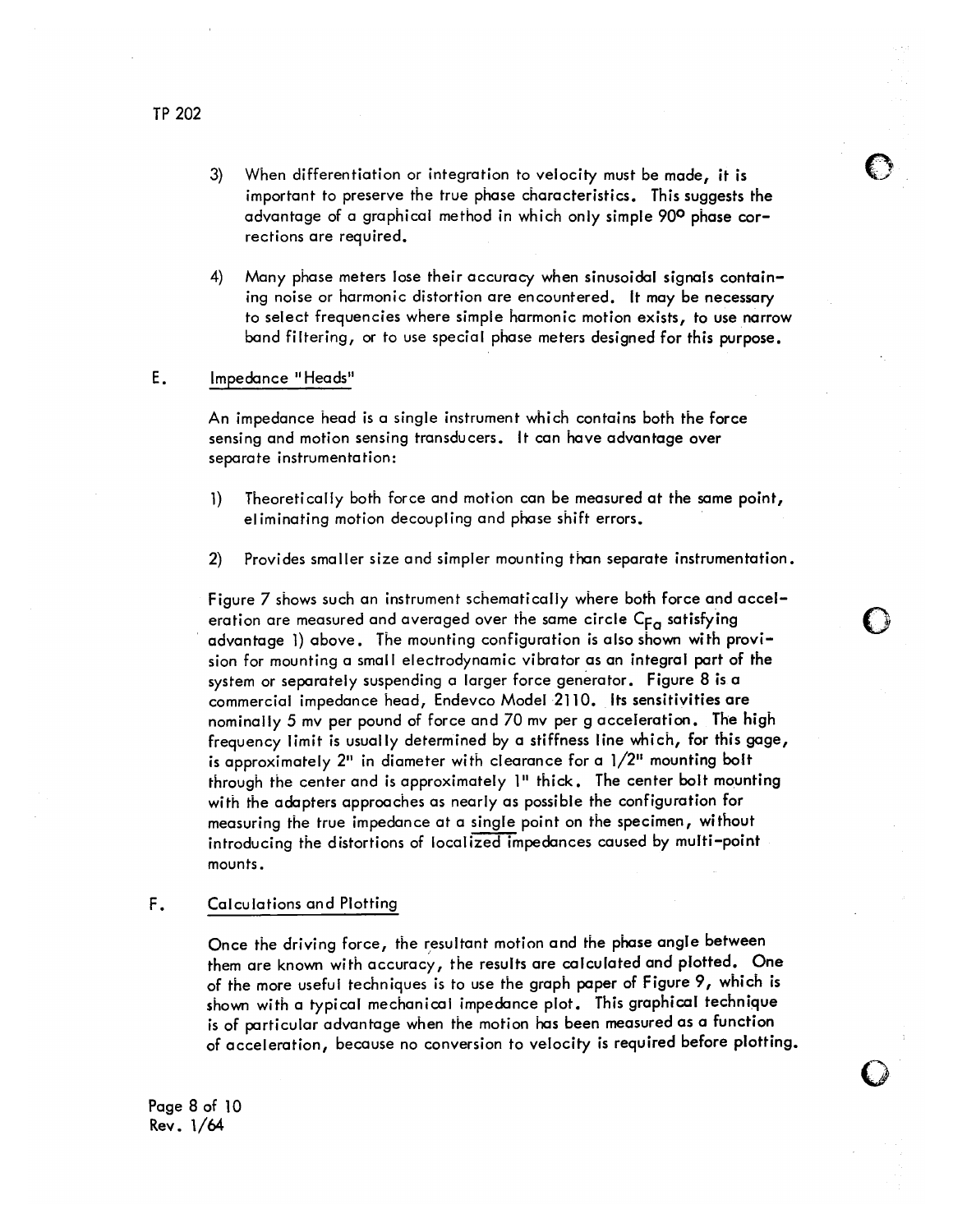Most mechanical impedance measurements are made in terms of acceleration. The formula F =  $M_q$  applies, from which is derived M =  $F/X$ . In this instance the measured force divided by the measured acceleration, X, yields the measured effective mass of the system. Again a plot can be made directly on the graph paper of Figure 9 at the intersection of the effective mass line and the frequency line. For greatest accuracy it is necessary to subtract from the measured mass,  $M_{m}$ , the effective mass,  $M_{\odot}$ , of the part of the measuring system between the sensing material and the specimen. The effective mass of the specimen, M<sub>s</sub>, then becomes:

$$
M_s = M_m - M_o
$$

This equation results from a simplification of Norton's theorem using two assumptions. First, it is necessary for the impedance head and connecting fixture as seen by the structure to have equal point impedance and transfer impedance. This equality is proven by performing calibrations that demonstrate the impedance head has flat frequency response over the range of intended use. The second assumption is that the motion at the point of attachment to the structure is identical to the motion of the impedance head accelerometers. This assumption is satisfied by carefully designing the fixture so that it is rigid over the frequency range.

Phase angle  $\beta$ , which is the phase angle of the velocity signal behind the force signal, can be plotted as shown on Figure 10. When acceleration is measured, it is important to note that  $\phi = \phi_{\alpha} + 90^{\circ}$  where  $\phi_{\alpha}$  is the meas– ured phase angle of acceleration behind the force signal.

The complete mechanical impedance of the specimen at each frequency can then be defined as:

$$
Z_{s} = Aei\phi
$$

where A is the absolute value of mechanical impedance taken from Figure 9 for any frequency. To record the real and imaginary components of the mechanical impedance at each frequency, it is conventional to write in complex notation:

$$
Z_s = A \cos \phi + jA \sin \phi
$$

### **REFERENCES**

Please see Endevco "Bibliography of Literature on Mechanical Impedance" attached.

> Page 9 of 10 Rev. 1/64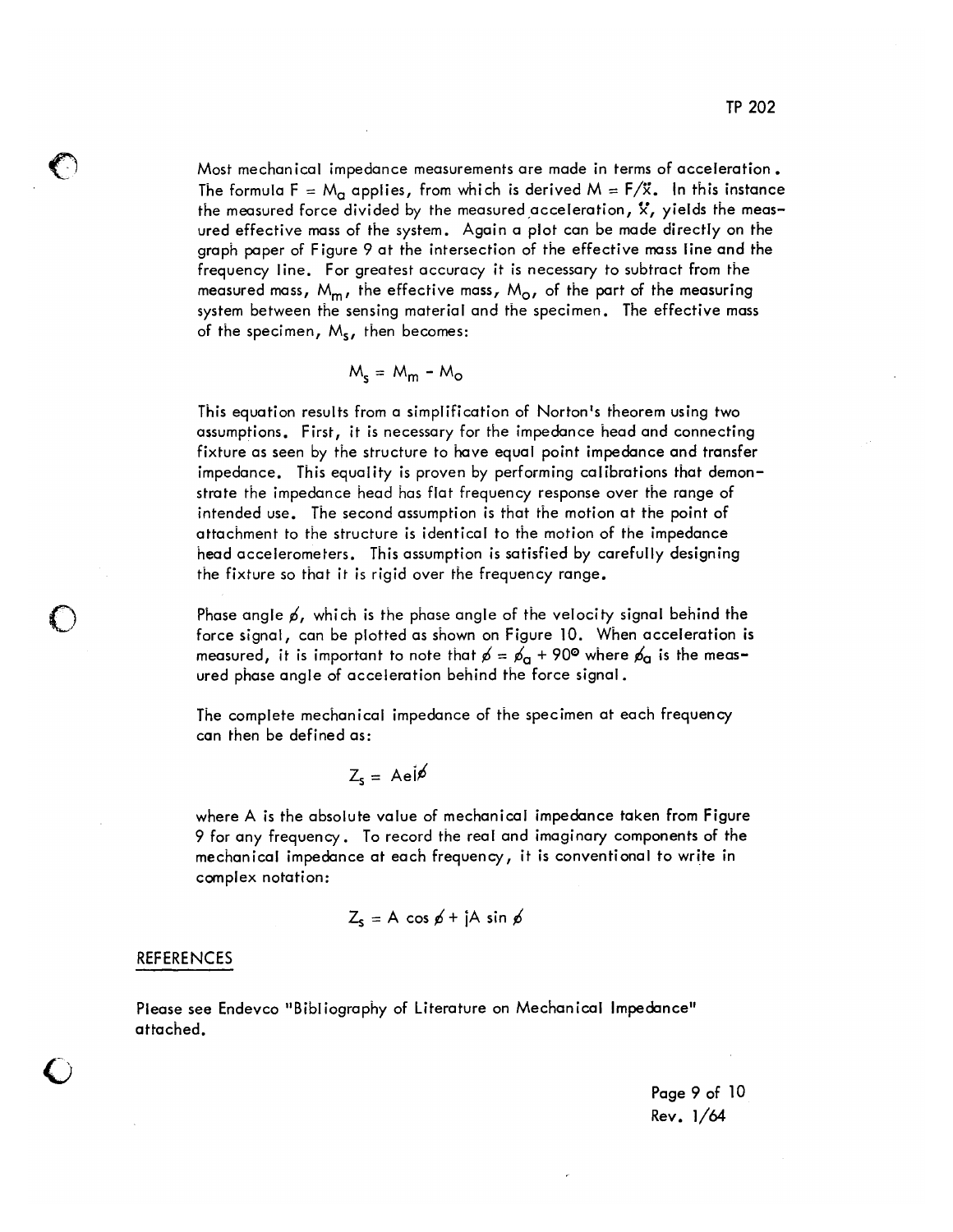## TP 202

## **CAPTIONS**

| Figure 1.  | Impedance characteristics of (a) ideal mass, m, (b) ideal damper, c,<br>and (c) ideal spring of spring constant k.                                       |
|------------|----------------------------------------------------------------------------------------------------------------------------------------------------------|
| Figure 2.  | Typical impedance values for a simple structure.                                                                                                         |
| Figure 3.  | Range of impedance values between two frequencies f <sub>a</sub> and f <sub>b</sub> .                                                                    |
| Figure 4.  | Missile environment (a) as predicted, (b) resulting environmental<br>specification for equipment, and (c) actual environment when<br>equipment included. |
| Figure 5.  | Crystal force gage.                                                                                                                                      |
| Figure 6.  | Impedance tests using separate force and acceleration measuring<br>instruments.                                                                          |
| Figure 7.  | Impedance head and test arrangement.                                                                                                                     |
| Figure 8.  | Impedance head.                                                                                                                                          |
| Figure 9.  | Mechanical impedance graph.                                                                                                                              |
| Figure 10. | Phase angle graph.                                                                                                                                       |

 $\bigcirc$ 

 $\mathcal{A}$ 

Page 10 of 10<br>Rev. 1/64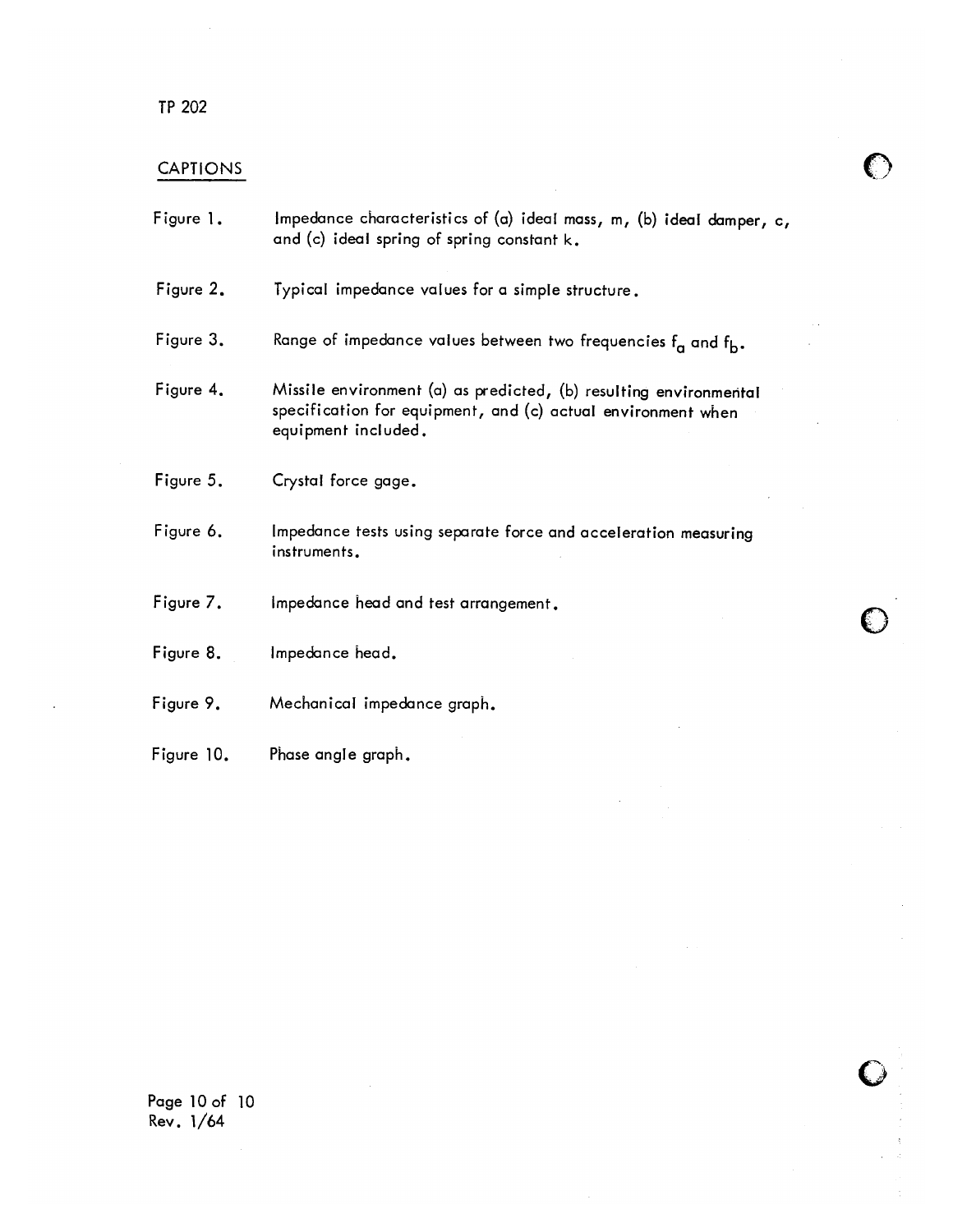

Submitted for publication in the Technical Proceedings of the<br>Fourth National Meeting of the Institute of Environmental Sciences<br>April, 1960, Los Angeles, California



 $\overline{\mathbf{C}}$ 

 $\bigcirc$ 

 $\bigcirc$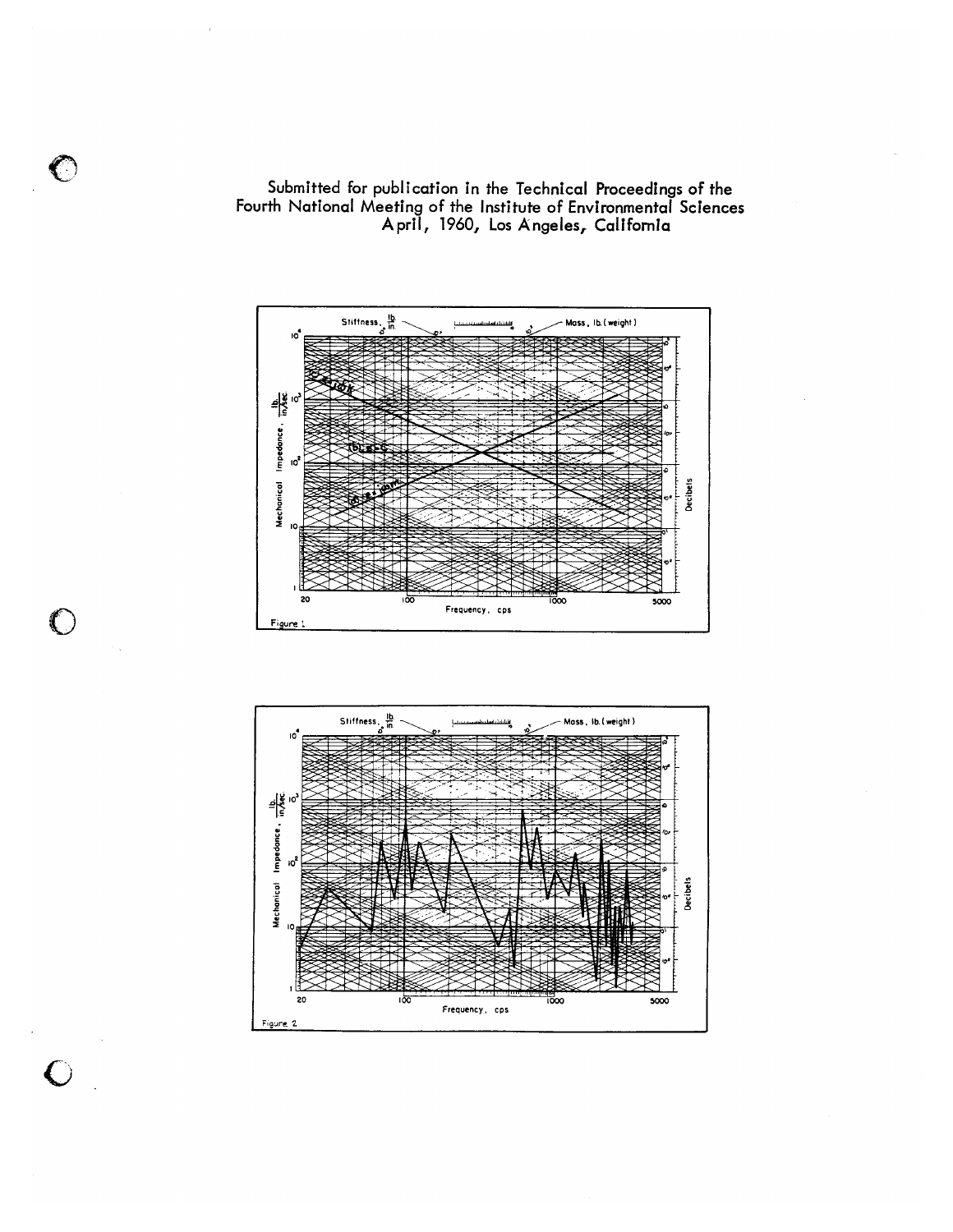





 $\bigcirc$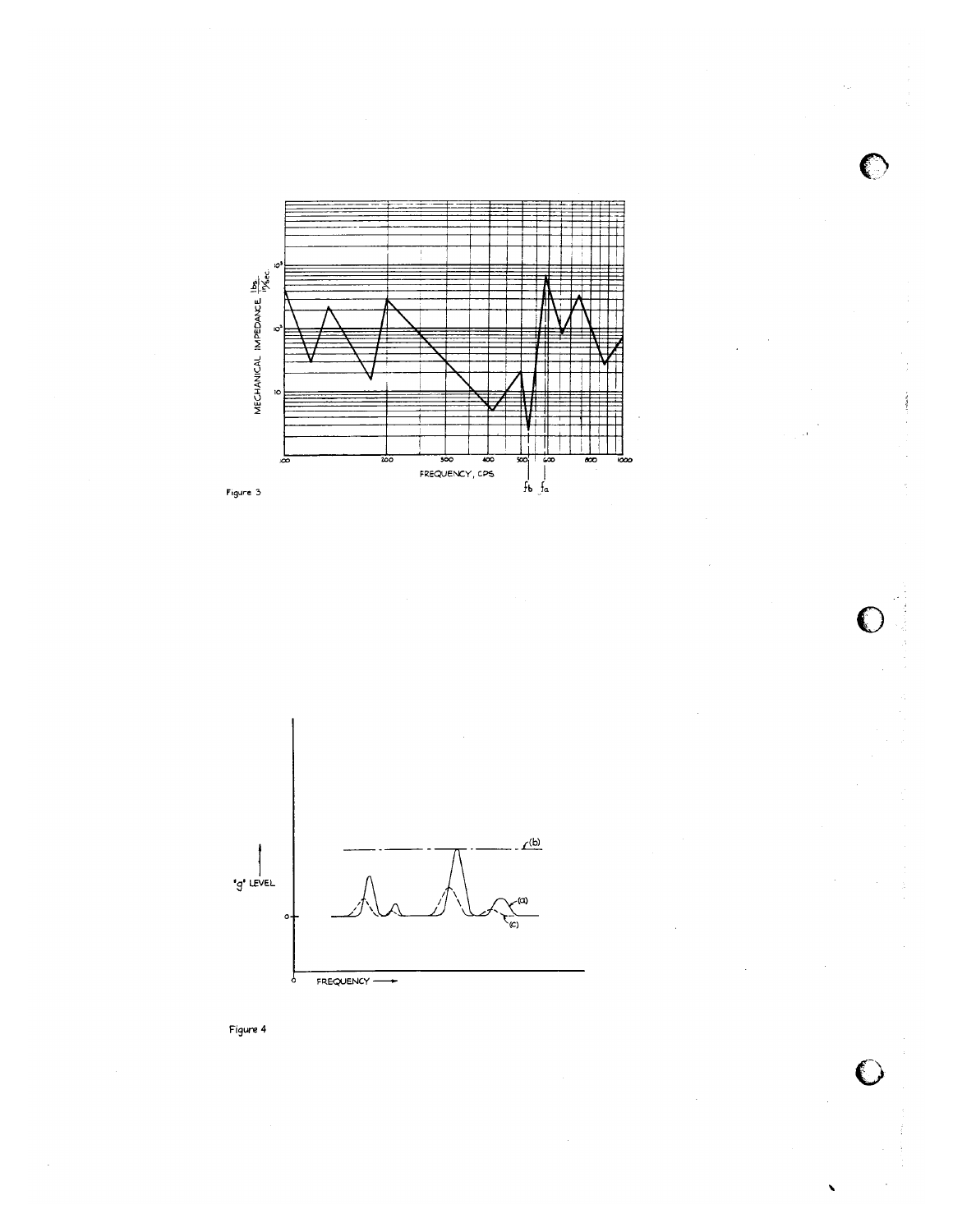







 $\bigcirc$ 

 $\bigcirc$ 

 $\overline{C}$ 

Figure 6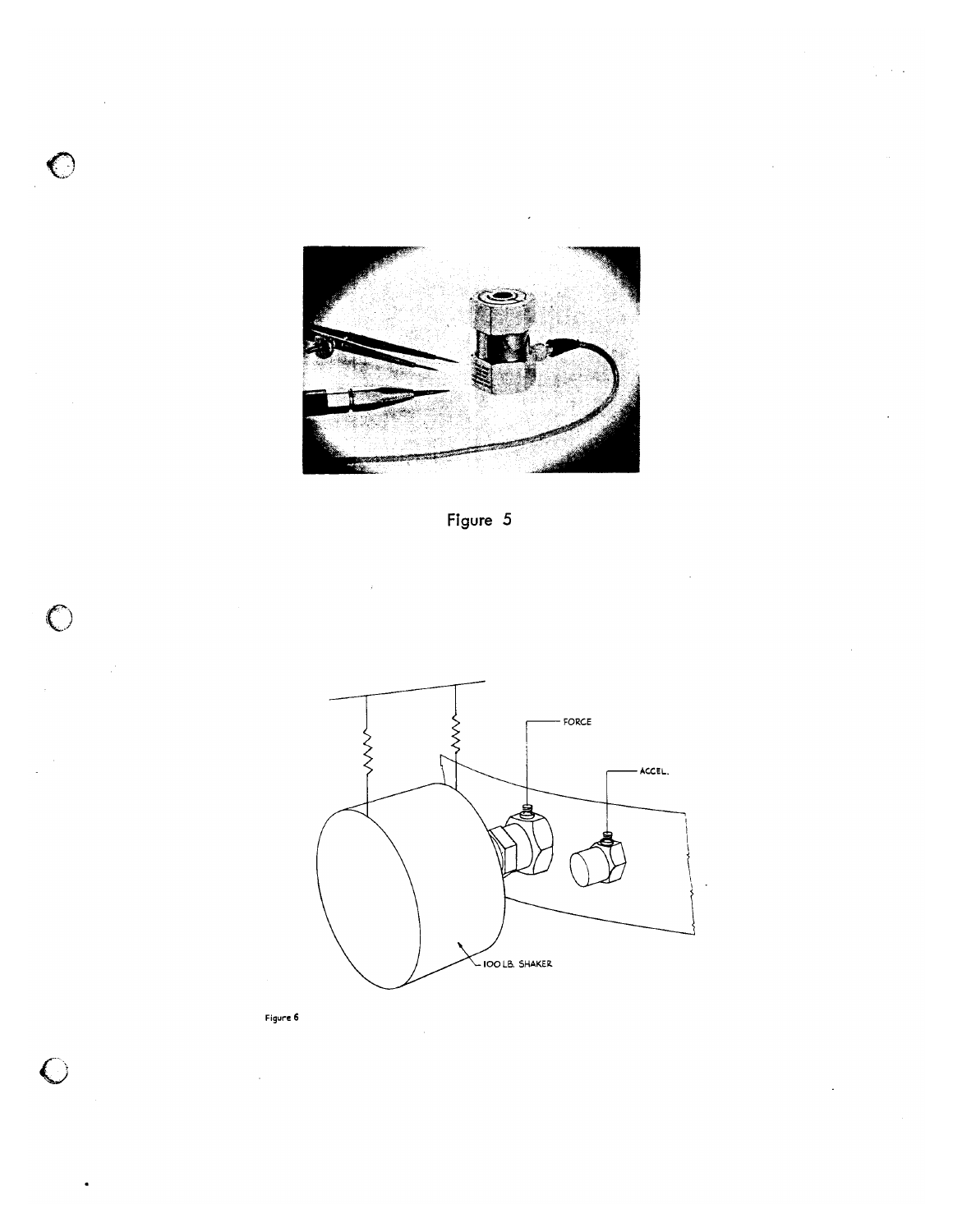

€

 $\bigcirc$ 

 $\overline{\mathbb{C}}$ 

Figure 7





 $\hat{\boldsymbol{\theta}}$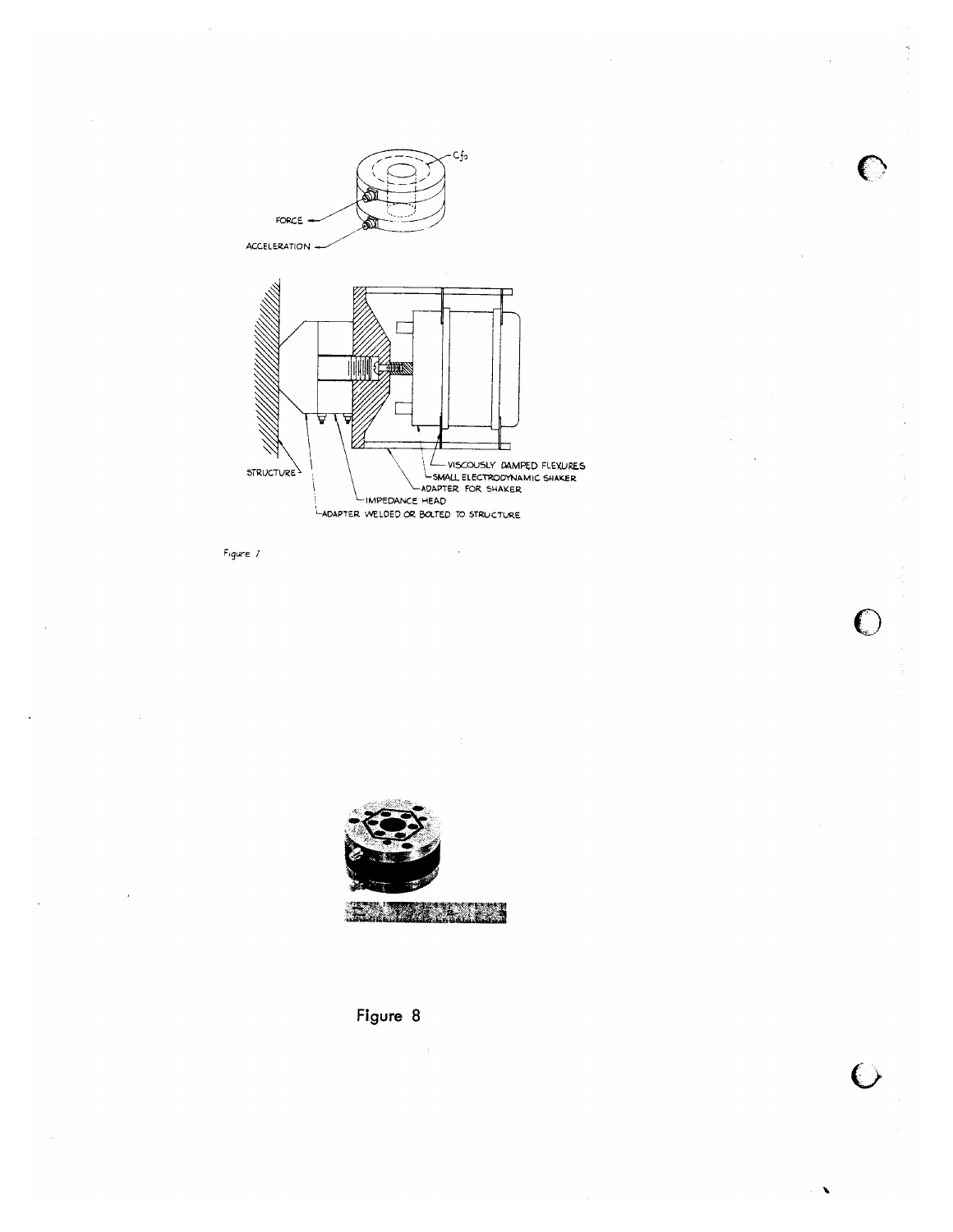

 $\bigcirc$ 

 $\bigcap$ 

 $\widehat{C}$ 

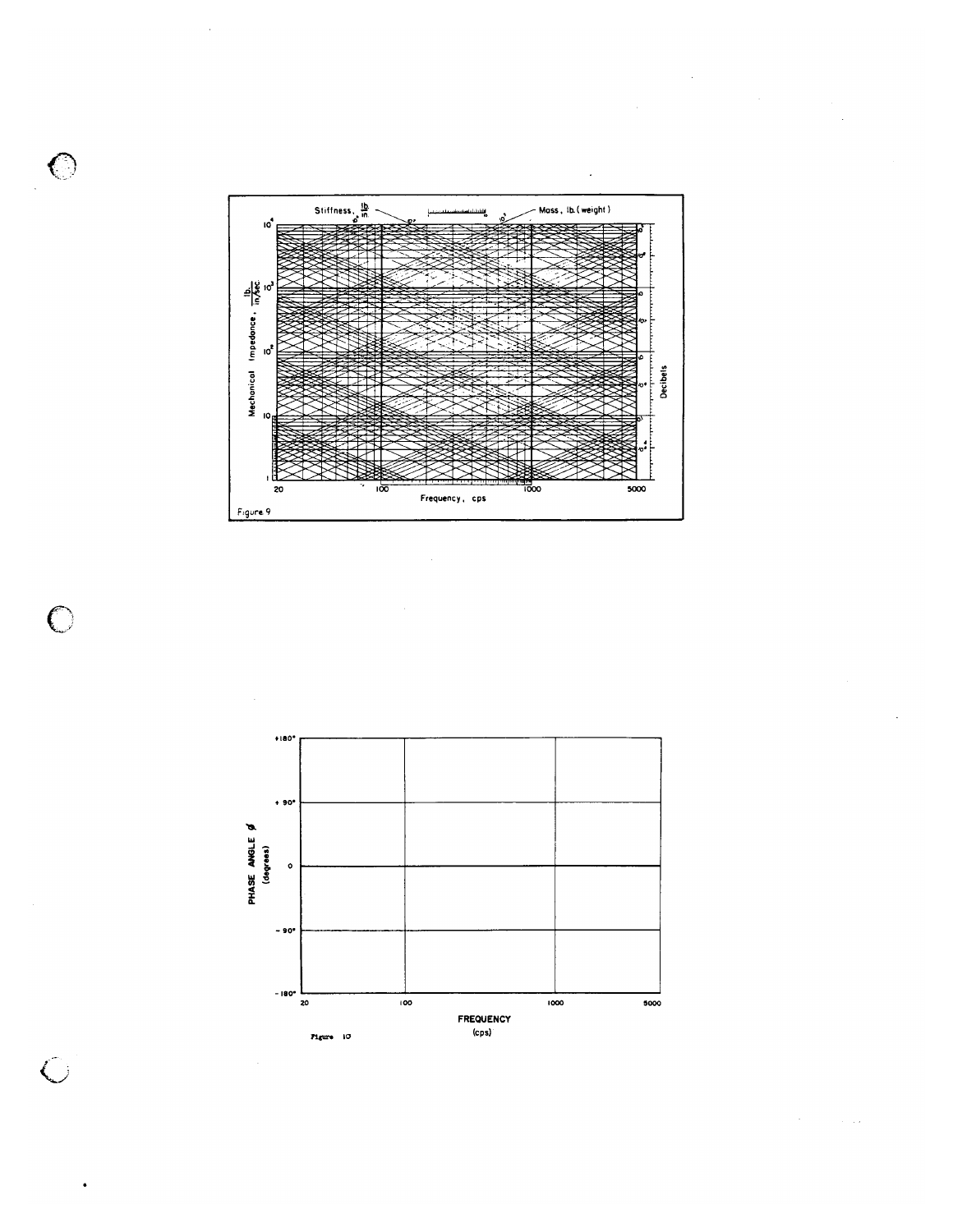

## ENDEVCO PRODUCTS RELATED TO THIS ARTICLE



## Model 2271A and 2275 Precision Isobase® **Accelerometers**

The Models 2271A and 2275 piezoelectric accelerometers feature extremely low output sensitivity to strain or the bending of their mounting surface. Their wide and useful dynamic characteristics of 2 Hz to 5500 Hz and 0 to 10,000 g permit them to be used for most shock and vibration measurements. Transverse sensitivity is very low, 2% maximum. Flat charge-temperature response,  $\pm 3\%$ nominal, over the range of -300°F. to +500°F., is achieved with Piezite® Type P-10 crystal material.



### **Impedance Head** Model 2110E

Combining an accelerator and a force gage in one case, the Model 2110E Impedance Head simplifies the measurement of mechanical impedance. Its wide frequency response, 2Hz to 5000 Hz, and wide dynamic range, to 500 g and 5000 lbs., makes it useful in almost any application. Center hole mounting by means of a 1/2 inch stud simplifies attachment. There is no phase shift between acceleration and force output over the useful frequency range.



### **Model 2730 Charge Amplifier**

Designed for use in complex and varied vibration measurement applications, the Model 2730 provides a versatile signal conditioner for piezoelectric transducers. Individual lamps indicate the selected full scale range. Options include calibration oscillator, dc output, galvanometer output, servo output and meter readout. System may be operated with grounded or underground transducers. High gain allows full scale output (10 V pk) for 0.1 g pk input (10 to 100 pC/g sensitivity). Provision is made for insertion of test signal in series with transducer cable. Remote charge converter option is available for long input lines.